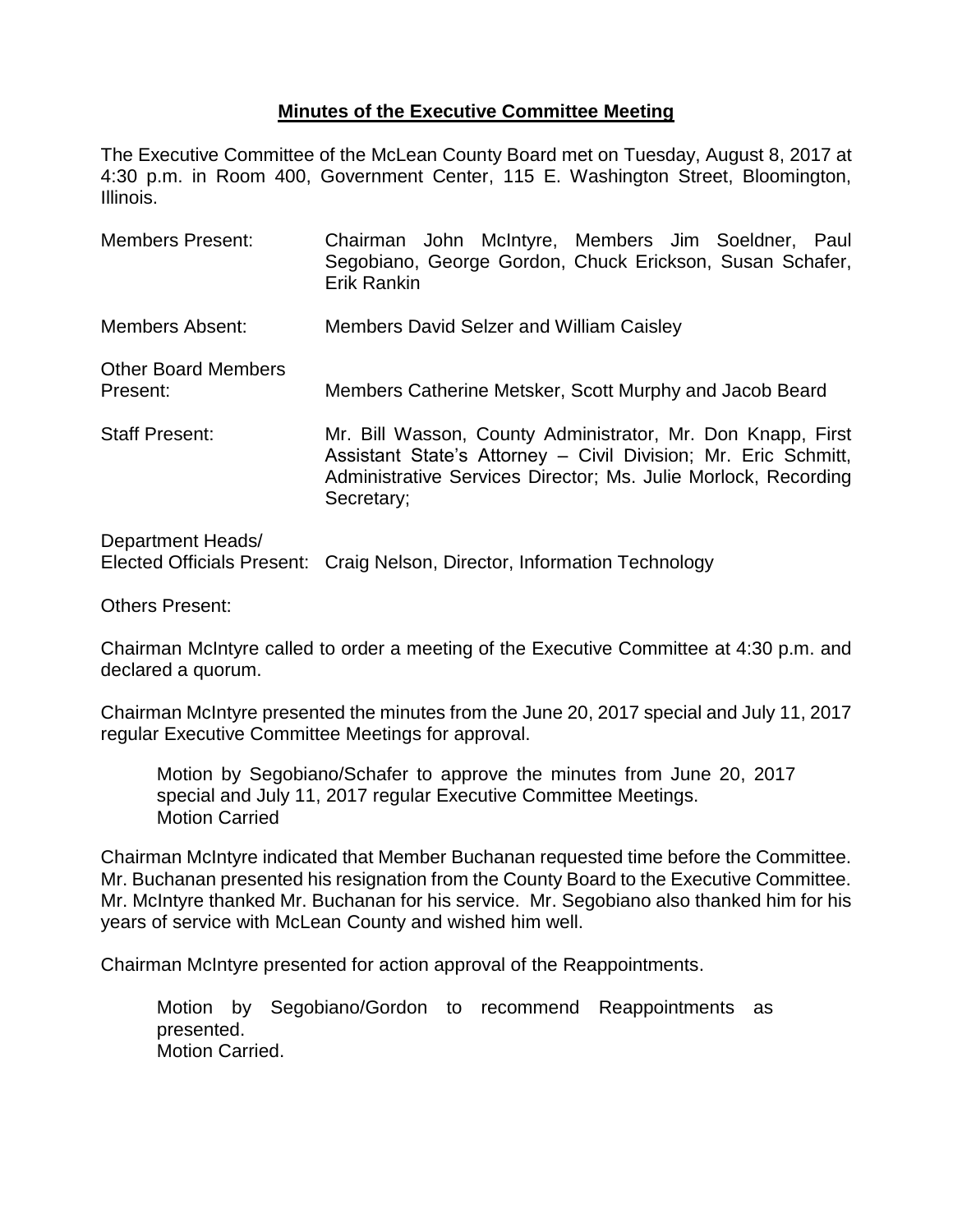Executive Committee Minutes August 9, 2017 Page **2** of **5**

Chairman McIntyre presented for action for the Information Technology Department a request to approve a Services Agreement with the Illinois Department of Innovation and Technology data transmission services for law enforcement agencies.

Motion by Soeldner/Segobiano to recommend approval of a Services Agreement with the Illinois Department of Innovation and Technology data transmission services for law enforcement agencies. Motion Carried.

Mr. Paul Segobiano indicated they had nothing for the Committee today but would have one item for the Board next week. Chairman McIntyre asked if there were any questions for Mr. Segobiano and the Property Committee; hearing none, he thanked Mr. Segobiano.

Mr. George Gordon, Chairman for the Justice Committee presented for action Request approval of Grant/ Agreement pursuant to the Victims of Crime Act (VOCA) between Illinois Criminal Justice Information Authority and the County of McLean

Motion by Gordon/Segobiano to recommend approval of Grant/ Agreement pursuant to the Victims of Crime Act (VOCA) between Illinois Criminal Justice Information Authority and the County of McLean Motion Carried.

Mr. Gordon presented for action a request to approve Violent Crime Victims Assistance Program Grant Agreement by and between the State of Illinois Office of the Attorney General and McLean County CAC.

Motion by Gordon/Schafer to recommend approval of Violent Crime Victims Assistance Program Grant Agreement by and between the State of Illinois Office of the Attorney General and McLean County CAC. Motion Carried.

Mr. Gordon presented for action a request to approve Violent Crime Victims Assistance Program Grant Agreement by and between the State of Illinois Office of the Attorney General and McLean County CASA.

Motion by Gordon/Segobiano to recommend approval of Violent Crime Victims Assistance Program Grant Agreement by and between the State of Illinois Office of the Attorney General and McLean County CASA. Motion Carried.

Mr. Gordon presented for action a request to approve a Resolution amending the Funded Full-Time Equivalent Positions Resolution for 2017 Fund 0129 Department 0062 Children's Advocacy Center.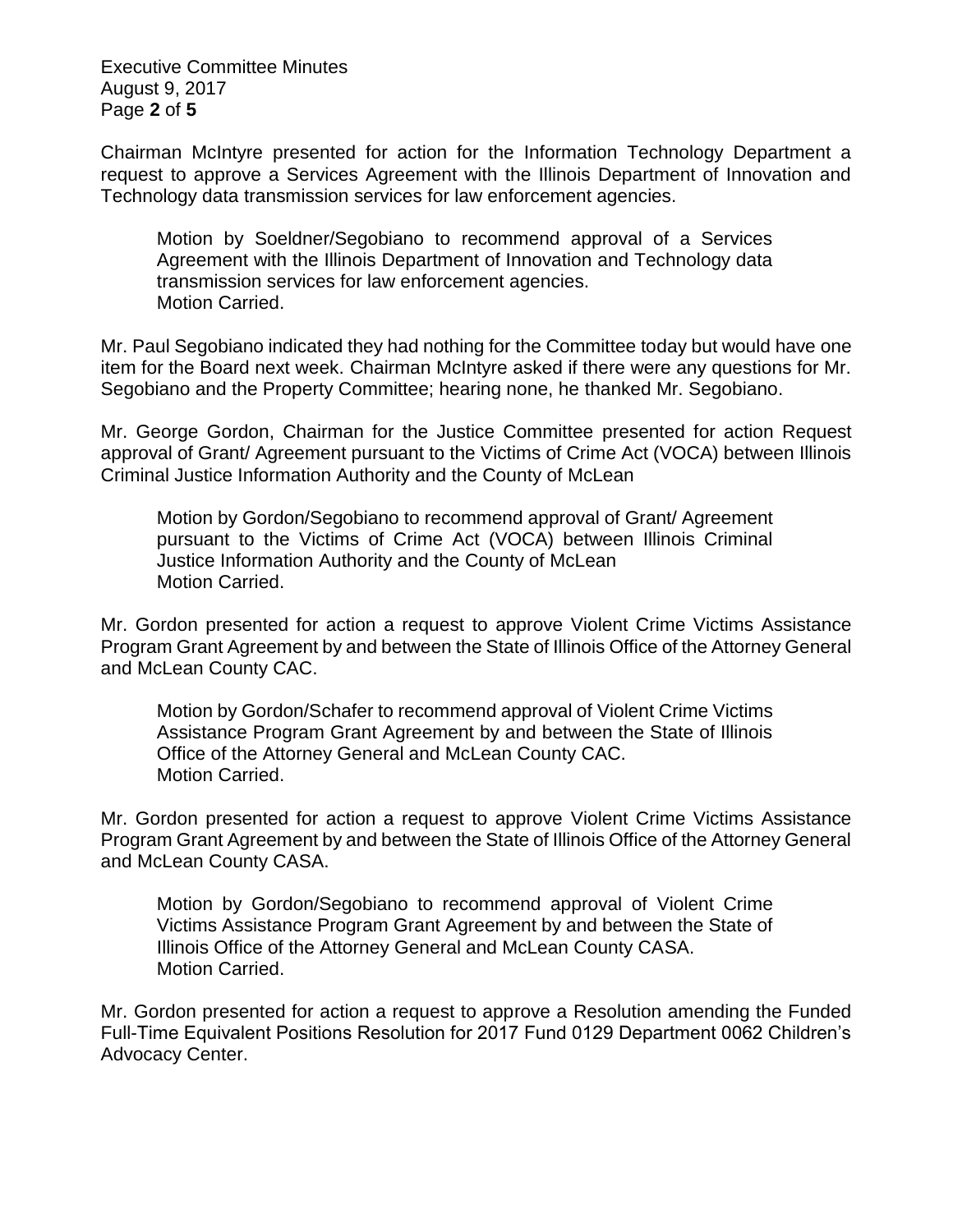Executive Committee Minutes August 9, 2017 Page **3** of **5**

> Motion by Gordon/Rankin to recommend approval of Resolution amending the Funded Full-Time Equivalent Positions Resolution for 2017 Fund 0129 Department 0062 Children's Advocacy Center. Motion Carried.

Mr. Gordon presented for action a request to approve an Emergency Appropriation Ordinance amending the McLean County Fiscal Year 2017 Combined Annual Appropriation and Budget Ordinance for Fund 0129 Department 0062 Children's Advocacy Center

Motion by Gordon/Schafer to recommend approval of an Emergency Appropriation Ordinance amending the McLean County Fiscal Year 2017 Combined Annual Appropriation and Budget Ordinance for Fund 0129 Department 0062 Children's Advocacy Center. Motion Carried.

Mr. Gordon indicated that the Justice Committee had nothing further for the Committee or the Board. Chairman McIntyre asked if there were any questions for the Justice Committee; hearing none, he thanked Mr. Gordon.

Mr. Rankin, Vice Chairman of the Finance Committee indicated they had no items for action for the Committee but they would have two items to present to the Board next week. Chairman McIntyre asked if the Committee had any questions for Mr. Rankin or the Finance Committee; hearing none, he thanked Mr. Rankin.

Ms. Susan Schafer, Chairman of the Health Committee presented for action a request to approve an Ordinance of the McLean County Board amending the 2017 Combined Appropriation and Budget Ordinance for Fund 0105.

Motion by Schafer/Rankin to recommend approval of an Ordinance of the McLean County Board amending the 2017 Combined Appropriation and Budget Ordinance for Fund 0105. Motion Carried.

Ms. Schafer indicated they had no further items for the Committee and one item for the Board next week. Chairman McIntyre asked if there were any questions for Chairman Schafer or the Health Committee; hearing none, he moved on to the Land Use and Development Committee.

Chairman Erickson of the Land Use and Development Committee indicated they had no items for the Committee today and would have nothing for the Board next week. Chairman McIntyre asked the Committee if they had any questions for Mr. Erickson; hearing none, he thanked Mr. Erickson.

Catherine Metsker, Vice Chair of the Transportation Committee indicated they had nothing for the Committee to consider today but would have one item for the Board next week.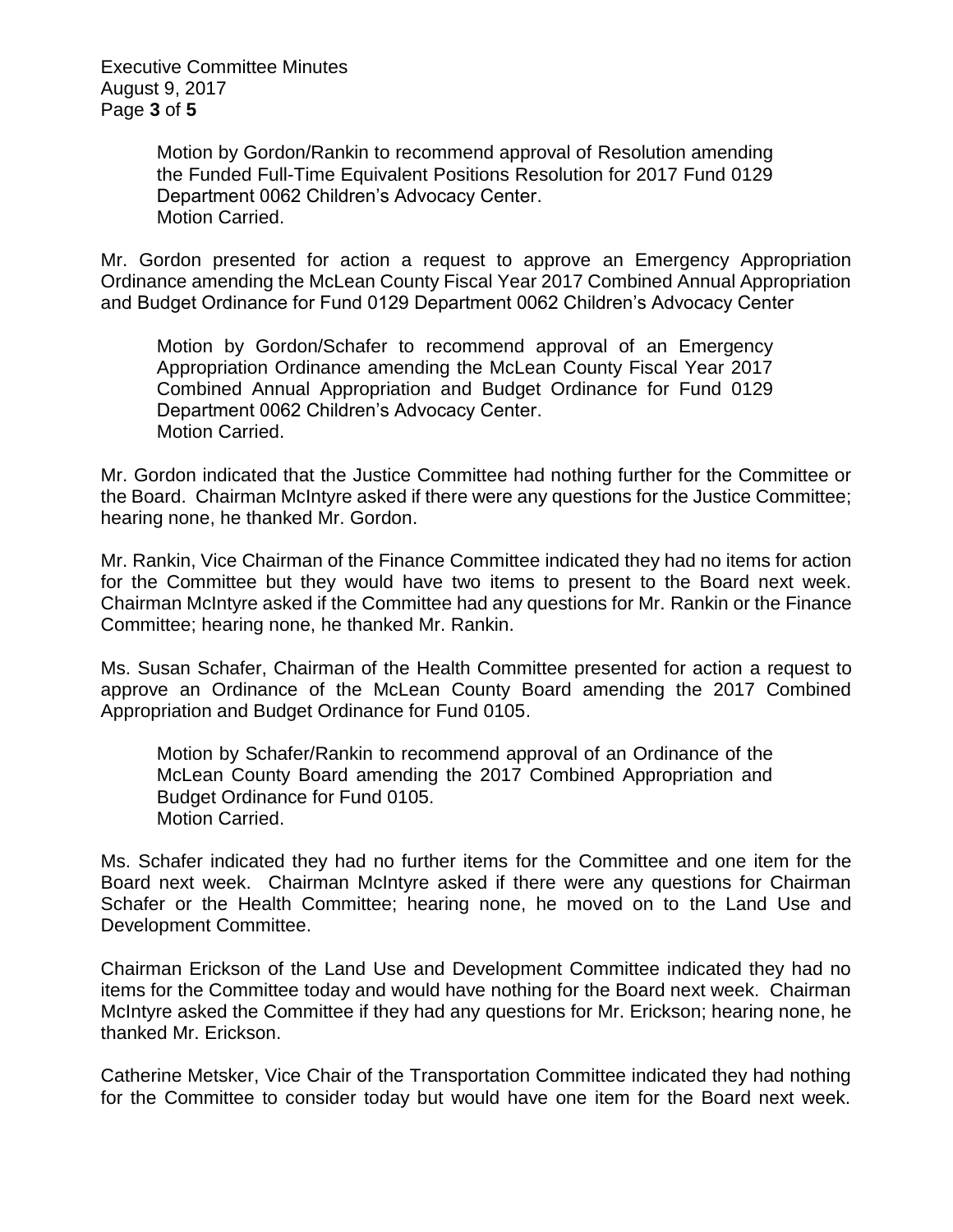Executive Committee Minutes August 9, 2017 Page **4** of **5**

Chairman McIntyre asked if the Committee had any questions for Ms. Metsker, hearing none, he thanked her.

Mr. Wasson presented for action a request to approve a Resolution allowing the County Board Chairman to enter into a Reciprocal Agreement for Exchange of Information with the Illinois Department of Revenue. Mr. Segobiano asked about benefits of this Information Exchange. Mr. Wasson indicated this would give Staff sales tax information for businesses and allow Staff and Board to better understand fluctuations in sales tax funds received by the County.

Motion by Schafer/Segobiano to recommend approval of a Resolution allowing the County Board Chairman to enter into a Reciprocal Agreement for Exchange of Information with the Illinois Department of Revenue Motion Carried.

Under other business and communication. Mr. McIntyre announced the vacancy in District 7 and stated that applications would be received in the County Administration office until Noon on Thursday, September 7, 2017. Mr. McIntyre stated that candidates would be interviewed by the Executive Committee at the September 12, 2017 meeting and he would announce the appointment at the September 19, 2017 County Board meeting.

Mr. Soeldner let the Committee know that the CDAP sub-committee was unable to meet on the 7<sup>th</sup> and the meeting would be rescheduled.

Chairman McIntyre asked if there were any other items to come before the Committee; hearing none, he moved on to payment of bills. Chairman McIntyre presented for approval bills as forwarded by the Auditor in the amount of \$288,916.05.

| <b>MCLEAN COUNTY BOARD COMMITTEE REPORT</b> | PAGE 1 OF 6 |
|---------------------------------------------|-------------|
| AS OF 7/28/2017                             |             |
| <b>EXPENDITURE SUMMARY BY FUND</b>          |             |

| <b>Executive Committee</b> |                         |  |  |  |
|----------------------------|-------------------------|--|--|--|
| <b>FUND</b>                | <b>FUND TITLE</b>       |  |  |  |
| 0001                       | GENERAL FUND            |  |  |  |
| 0136                       | VETERANS ASSISTANCE COM |  |  |  |
| 0159                       | WASTE MANAGEMENT FUND   |  |  |  |

| PENDING TOTAL | PREPAID TOTAL | <b>FUND TOTAL</b> |
|---------------|---------------|-------------------|
|               | \$259,711.22  | \$259,711.22      |
|               | \$3,654.83    | \$3.654.83        |
|               | \$25,550.00   | \$25,550.00       |
|               | \$288.916.05  | \$288,916.05      |

Contra Westing

Motion by Rankin/Segobiano to recommend approval of the Executive Committee bills as presented to the Committee by the County Auditor in the amount of \$288,916.05. Motion carried.